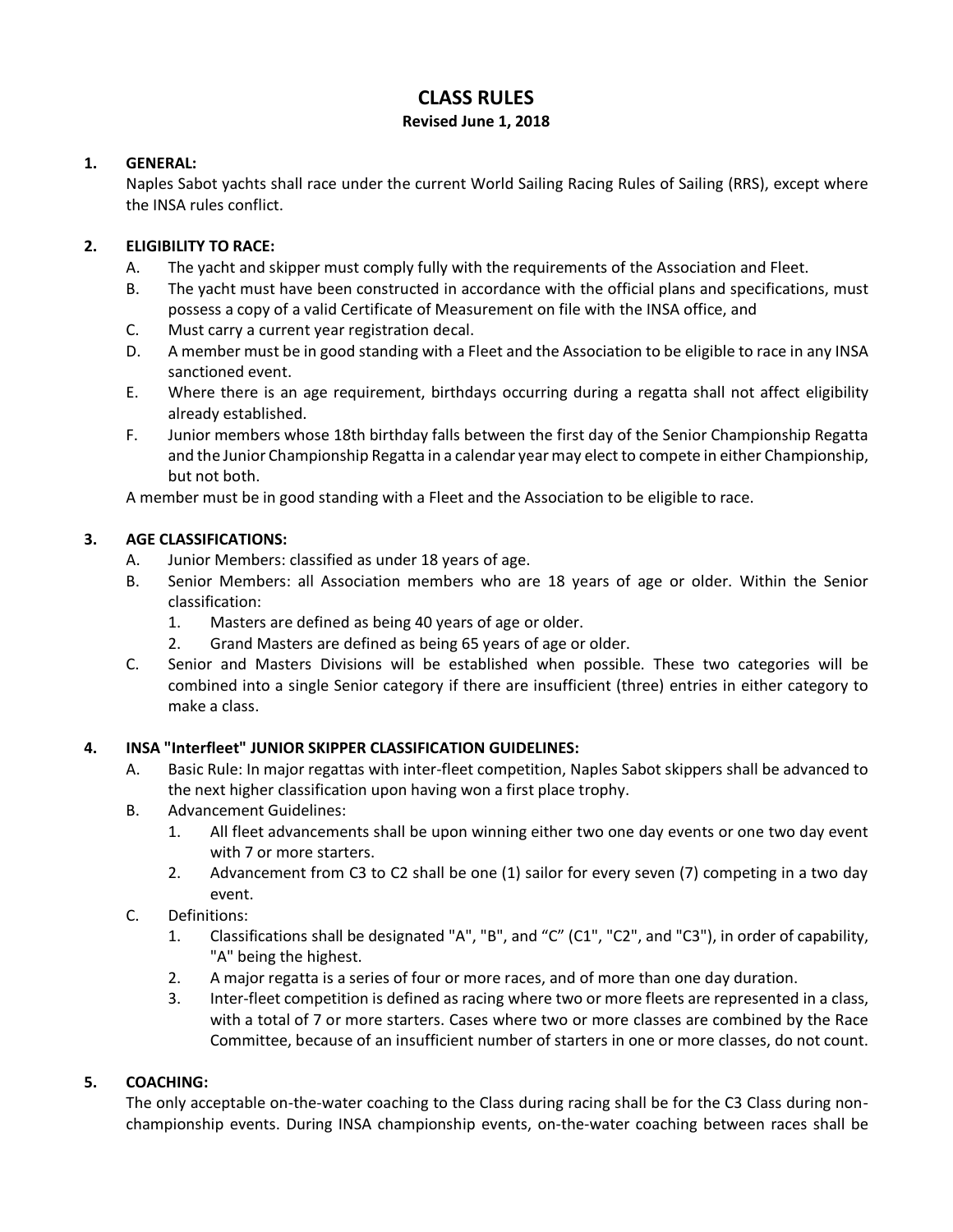allowed. The Host Club during INSA championship events shall provide an appropriately sized "Coaching Zone" in a location which allows for meaningful coaching between races.

- A. The acceptable coaching zone shall not be a box. INSA shall provide flags which shall be used to denote the "Coaching Zone."
- B. Limited coaching is allowed in the C3 fleet only, for those sailors who are:
	- 1. At the back of the C3 fleet.
	- 2. Obviously going backwards or continually struggling to stay out of irons or are in danger.
	- 3. Delaying the start of the nextrace and pointed out by the Race Committee to receive assistance to complete the course.
	- 4. Electronic communication devices including but not limited to: VHS and other 2-way radios, cell phones and text messaging devices shall not be used.

#### **6. BOAT CHARTERS:**

Current registration on the chartered boat shall be paid for/by the owner.

## **7. REQUIRED EQUIPMENT:**

The following equipment must be carried in a Naples Sabot while racing:

- 1. A U. S. Coast Guard approved personal flotation device (PFD) Type I, II or III must be worn and properly fastened by Junior skippers.
- 2. A U. S. Coast Guard approved personal flotation device (PFD) must be carried by Senior skippers.
- 3. One affixed suitable bailing device.
- 4. One affixed paddle which must meet the following specifications: 32 square inches minimum (excluding handle) with no holes permitted; of any material; minimum 1/8" thick; flat; handle 3 1/2" long, 1" wide, one 1/4" hole allowed for attachment cord. A regulation ping pong paddle shall be sufficient.
- 5. One painter at 10 feet long and at least 1/4" diameter.
- 6. No tracking device shall be installed on a hull or spars during a regatta without prior approval by the INSA Executive Board. Such requests for approval shall be made no later than forty-five (45) days prior to a regatta.
- 7. With the exception of class designation ribbons, an Organizing Authority (OA) may not require the installation of any added equipment which is not required by the "INSA Rules" nor approved by the INSA Executive Board. The decision of the Executive Board shall be final.
- 8. For all INSA sanctioned races, the Technical Committee or Race Committee may protest a boat for racing without Class equipment or corrector weights on board. The penalty for not carrying the class specified safety equipment is 10 points added to their score for that race. Boats racing without weights will be disqualified from all races sailed without the weights.

# **8. GROSS WEIGHT RULE:**

- A. Junior Skippers:
	- 1. For Junior Championship regattas and all Junior A, B and C1 regattas (excluding Sabot II), the gross weight of the skipper plus hull and equipment, as defined in the specifications, must equal two hundred twenty (220) pounds.
	- 2. If it does not, the skipper must add weight in the boat to bring it up to this minimum, except no skipper is required to carry more than 20 pounds of added weight. Consequently, in the case of a very light skipper, the gross weight might not reach 220 pounds but would still be legal if the maximum 20 pounds of weight were added.
	- 3. Any weight (ballast) added shall not destroy the 10 pound minimum positive buoyancy of the yacht.
	- 4. At a regatta, "A" and "B" Junior Fleet sailors must follow the gross weight rules as described above in 1., 2., and 3.
- B. Senior Skippers: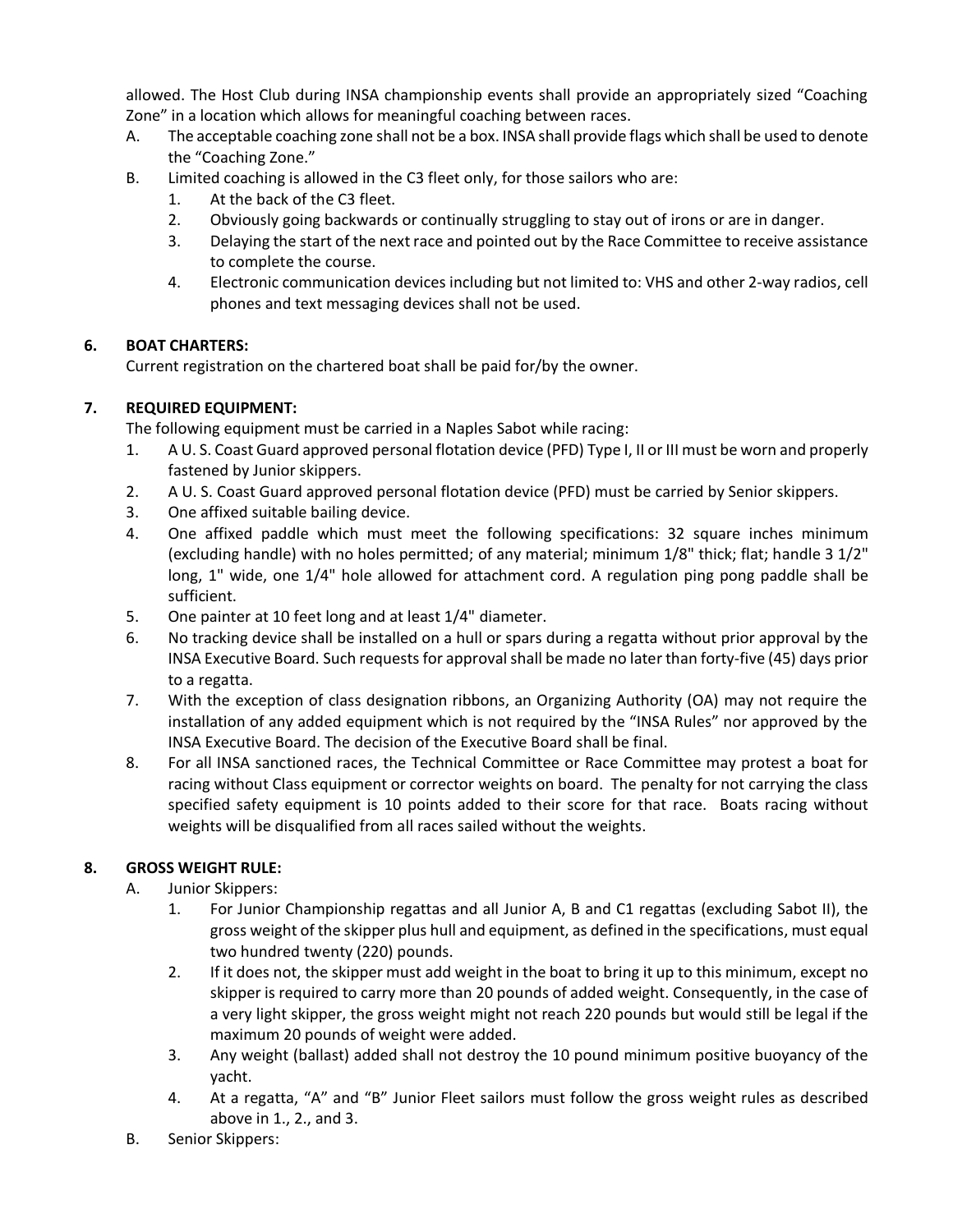- 1. For Senior Championship Regattas, the gross weight of the skipper plus hull and equipment, as defined in the specifications, must equal 245 pounds.
- 2. If it does not, the skipper must add weight in the boat to bring it up to this minimum, except no skipper is required to carry more than 20 pounds of added weight. Therefore, in the case of a very light skipper, the gross weight might not reach 245 pounds, but would still be legal if the maximum 20 pounds of weight were added.
- 3. Any weight (ballast) added shall not destroy the 10 pound minimum positive buoyancy of the yacht.
- C. Senior Skippers, Clydesdale Division:
	- 1. For Senior Championship Regattas, Clydesdale Division, the gross weight of the skipper must be 220 pounds or heavier.
	- 2. If the skipper weighs 200 pounds, he must carry 20 pounds of added weight, added weight not to exceed 20 pounds.
- D. Ballast required to bring a yacht to its weight of 95 pounds does not apply to the required corrector weight for juniors (maximum of 20 pounds) or to the required corrector weight for seniors (maximum of 20 pounds).

#### **9. SCORING:**

Low Point Scoring (Racing Rules of Sailing Appendix A) will be used, unless changed by INSA Championship guidelines.

# **ASSOCIATION SPONSORED CHAMPIONSHIP EVENTS**

## *Senior/Master/Clydesdale Championship Regatta*

## **1. ELIGIBILITY:**

The event is open to any sailor who:

- A. In the Senior Regatta, must be over age 18 at the time of the event.
- B. In the Master Regatta, must be over age 40 at the time of the event.
- C. In the Grand Master Regatta, must be over age 65 at the time of the event.
- D. In the Clydesdale Division, must be over age 18 at the time of the event.
- E. Is a member in good standing of INSA, and whose boat registration and fleet dues (if applicable) are current with the Association.
- F. Has submitted a valid entry form and paid all applicable fees prior to the start of the regatta.
- G. Boatsshall be eligible to sail in the Senior, Master, Grand Master or Clydesdale National Championship provided they have a valid measurement certificate on file with the INSA office, and they have a valid decal for the current calendar year affixed on the hull.

# **2. EQUIPMENT:**

- A. The same hull, sail and equipment must be used throughout the entirety of the event, unless it is so severely damaged as to be incapable of being sailed. All claims of damage requiring replacement must be petitioned, in writing, to the Regatta Chair, Chief Judge, or INSA Secretary. In all cases, replacement equipment must satisfy all measurement requirements.
- B. Hull and sail number shall match. An exception may be made at the discretion of the INSA Secretary or Regatta Chairman in the event of a damaged hull.
- C. Pre-regatta measurement and weigh-in shall be completed prior to the close of regatta check-in.

# **3. REGATTA GUIDELINES:**

- A. The Regatta shall be held annually with the following host rotation: ABYC, BYC/BCYC, MBYC, NHYC/LIYC, SDYC.
- B. The Event shall be governed by INSA Class (Racing) Rules, and the current Racing Rules of Sailing.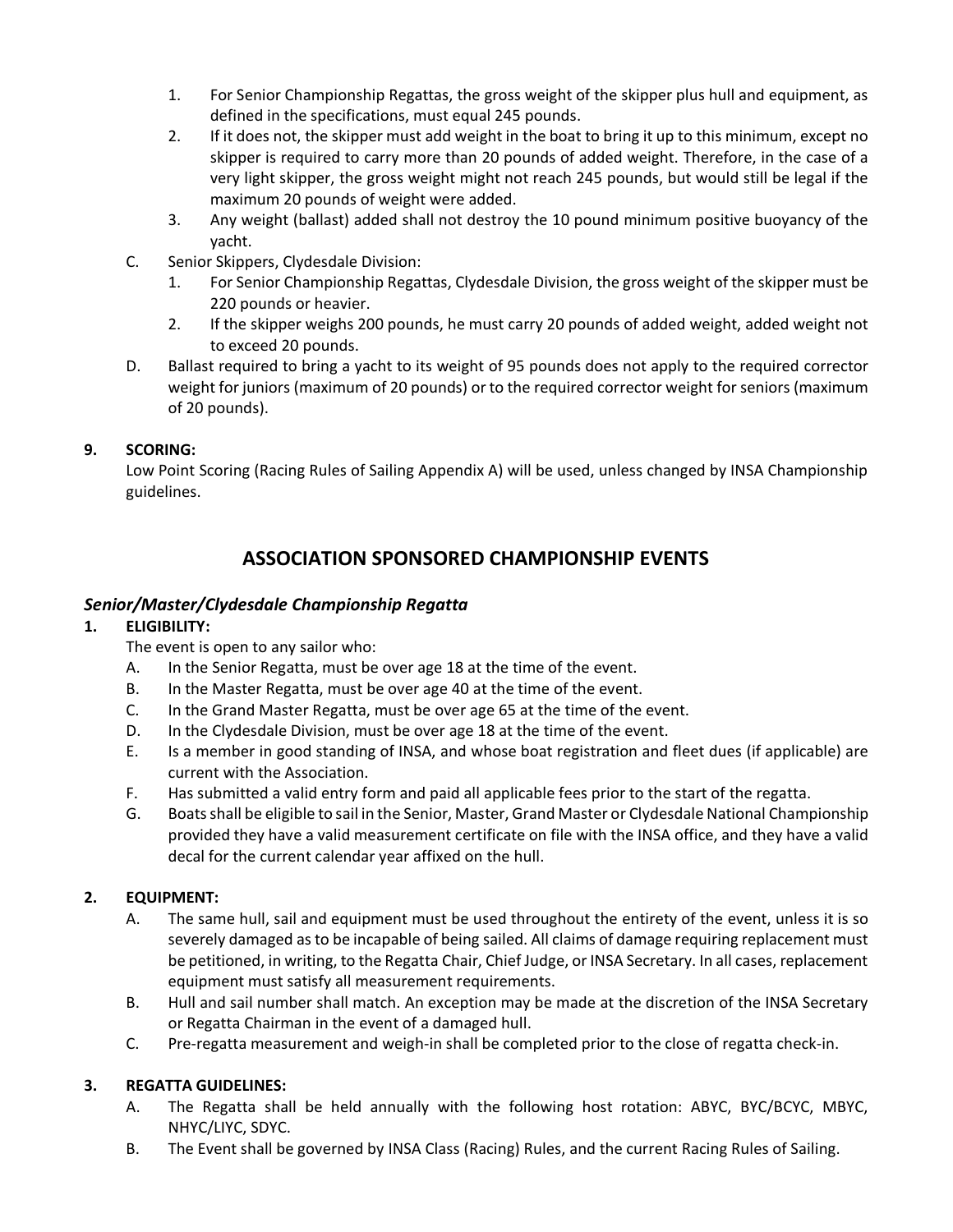- C. Three races are required to be completed to constitute a series for the Senior, Master and Clydesdale Championships. When three to five races have been completed, a boat's series score will be the total of her race scores. When six races have been completed, each boat's series score shall be the total of her race scores excluding her worst score (throw out).
- D. The Masters Championship Regatta shall consist of a Gold Fleet and a Silver Fleet, and the Fleet Captains will participate in selection of the sailors for the Gold and Silver Fleets.
- E. The Grand Masters Championship Regatta shall not consist of more than three races, to be sailed during a single day. One race is required to be completed to constitute a series. A boat's series score shall be the total of all of her race scores. The Grand Masters shall have separate starts; however, if there are less than five participants in the Grand Masters, they will start with another fleet.
- F. The Clydesdale Division shall have separate starts; however, if there are less than five participants in the Clydesdales, they will start with another fleet.
- G. Sailing Instructions shall be presented to the INSA Executive Committee sixty (60) days prior to the event for approval. Failure to provide Sailing Instructions sixty days prior to the event will result in INSA providing the Sailing Instructions for the event.
- H. Sailing Instructions shall be posted fifteen (15) days prior to the event.

## **4. CHAMPIONSHIP TROPHIES:**

- A. A participation souvenir will be given to all competitors.
- B. Senior Sabot Nationals Perpetual Trophy to the winner of the Senior fleet.
- C. Seniors First through fifth take home trophies.
- D. Masters Sabot Nationals Perpetual Trophy to the winner of the Masters Gold fleet.
- E. Masters Gold Fleet First through fifth take home trophies.
- F. Masters Silver Fleet First through fifth take home trophies.
- G. Grand Masters Sabot Nationals Perpetual Trophy to the winner of the Grand Masters fleet.
- H. Grand Masters First through third take home trophies.
- I. Clydesdale Division Sabot Nationals Perpetual Trophy to the winner of the Clydesdale Division.
- J. Clydesdale Division First through third take home trophies.
- K. "Daily First" trophies given to winner of each race for all fleets.

#### **5. TROPHY RESPONSIBILITY AND CONDITIONS:**

The name, year and yacht club of the Winner shall be engraved by the winner and/or winner's yacht club on the Perpetual Trophy. The Trophy is to be held by the winner or winner's yacht club until the next INSA Senior, Master, Grand Masters and Clydesdale Division National Championship. It is the responsibility of the winner to return the updated trophy, in original condition, to the next Championship.

# *Junior Championship Regatta*

#### **1. ELIGIBILITY:**

The event is open to any sailor who:

- A. Has not reached 18 years of age at the time of the event
	- 1. EXCEPTION: Any competitor whose 18th birthday falls between the first day of the Senior Championship Regatta and the Junior Championship Regatta in a calendar year may elect to compete in either Championship, but not both.
- B. By July 10th, is a member in good standing of INSA, and whose boat registration and fleet dues (if applicable) are current with the Association. An additional late fee of \$20 will be charged for skippers and hulls not in compliance.
- C. By July 25th, has submitted a valid entry form and paid all applicable fees prior to the start of the regatta. Entries may be received by August 1st if accompanied by a late fee.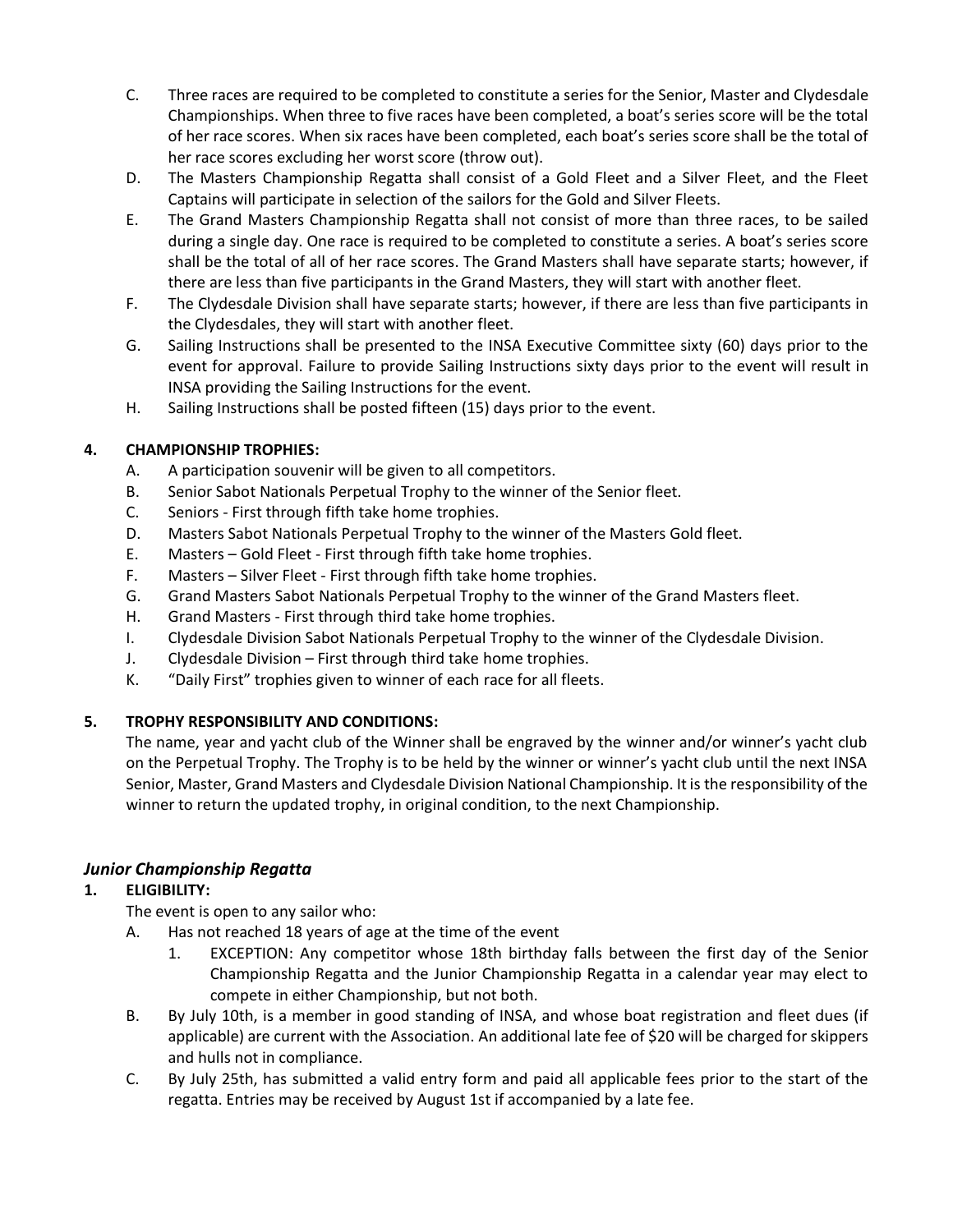- D. By July 25th, has qualified for the Championship Regatta in a fleet ranking series/or have received a ranking placement by the fleet to which the member belongs. Note that the fleet shall submit a ranking list to the INSA Secretary-Treasurer by August 1st.
- E. Boats shall be eligible to sail in the Junior National Championship provided they have a valid measurement certificate on file with the INSA office by July 25th, and they have a valid decal for the current calendar year affixed on the hull.

## **2. EQUIPMENT:**

- A. The same hull, sail and equipment must be used throughout the entirety of the event, unless it is so severely damaged as to be incapable of being sailed. All claims of damage requiring replacement must be petitioned, in writing, to the Regatta Chair, Chief Judge, or INSA Secretary. In all cases, replacement equipment must satisfy all measurement requirements.
- B. Hull and sail number shall match. An exception may be made at the discretion of the INSA Secretary or Regatta Chairman in the event of a damaged hull.
- C. Pre-regatta measurement and weigh-in shall be completed prior to the close of regatta check-in.

## **3. REGATTA GUIDELINES:**

- A. The Regatta shall be held annually on a rotating north-south basis.
- B. The Event shall be governed by INSA Class (Racing) Rules, and the current Racing Rules of Sailing.
- C. The INSA Junior National Championship shall consist of: Flight Selection Series and Championship Series.
	- 1. Flight Selection Series: Shall be an open registration event sufficient to total 120 yachts, plus ties for 120th place. Flights for the Championship Series shall be determined by finish positions in the Flight Selection Series. Ties at the cutoff points shall not be broken. All overflow sailors will be automatically eligible to sail in the Cove Cup. Junior sailors with a fleet status of C2 by the end of the Summer Gold Cup will be eligible to sail in the championship series.
	- 2. Championship Series: The Championship Series shall consist of the four equal flights as determined by the Flight Selection Series. However ties at each flight cut-off point shall not be broken which may result in a smaller number of competitors in the Iron Flight than the other flights. The four flights in order of top finishers shall be Gold, Silver, Bronze and Iron.
	- 3. EXEMPTIONS
		- a. Exemption A. The defending Junior National Champion may opt to be seeded as an addition to the Championship Flight and not be required to race the Flight Selection Series. Election to sail the Flight Selection Series voids this option.
		- b. Exemption B. The Board of Directors may, in rare cases, accept a written petition from a worthy competitor to waive all, or part, of the prior series if participation in a national US SAILING event which required elimination by area prevents the sailor from participation in all or part of the prior series. If the acceptance of the petition shall increase the number of sailors in the Championship Flight such that a sailor who earned a position in the Championship Flight through normal eliminations will not be bumped.
- D. Sailing Instructions shall be presented to the INSA Executive Committee sixty (60) days prior to the event for approval. Failure to provide Sailing Instructions sixty days prior to the event will result in INSA providing the Sailing Instructions for the event.
- E. Sailing Instructions shall be posted fifteen (15) days prior to the event.

#### **4. SCHEDULE OF RACES**

A. Flight Selection Series: Under normal conditions five races shall be sailed. When three or fewer races have been completed, a boat's series score will be the total of her race scores, there shall be no throw out. If four or more races are completed a boat's series score shall be the total of her race scores excluding her worst score.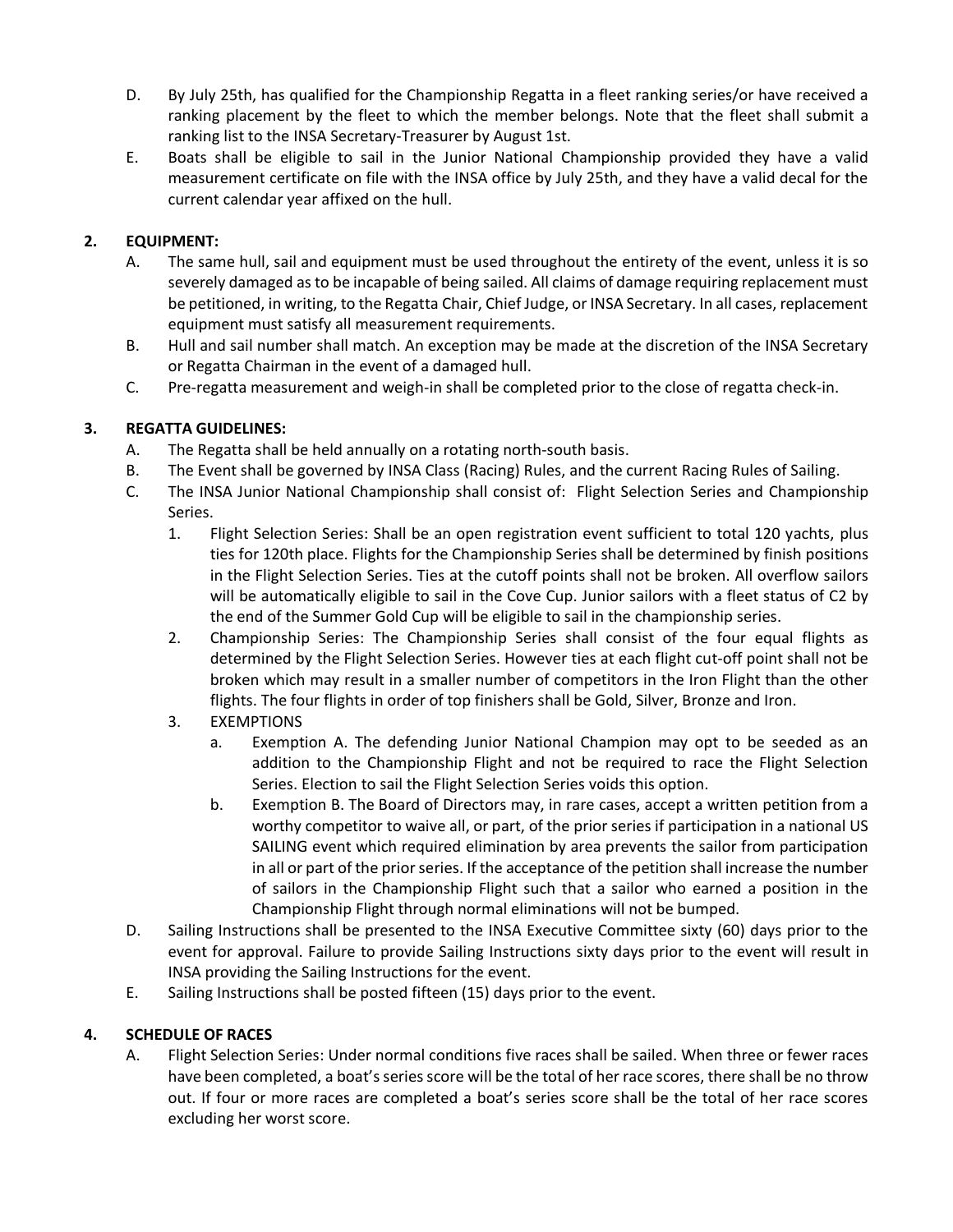B. Championship Series: Under normal conditions six races shall be sailed. Three races are required to be completed to constitute a series. When fewer than six races have been completed, a boat's series score will be the total of her race scores. When six races have been completed, each boat's series score shall be the total of her race scores excluding her worst score (throw out).

#### **5. REASONS FOR DISQUALIFICATION**

**Coaching**: On the water coaching during racing shall not be allowed by any *Support Person* as defined in the RRS. At a Championship event, the protest committee may call a hearing under RRS 60.3 (d) to determine if a *Support Person* has broken a *rule*. The protest committee shall act in accordance with RRS 64.4 concerning any decisions.

On-The-Water Coaching between races shall be allowed in a "Coaching Zone" only. The Host Club during INSA championship events shall provide an appropriately sized "Coaching Zone" in a location which allows for meaningful coaching between races. Spectator and/or support craft shall not be allowed.

#### **6. TROPHIES TO BE AWARDED AT THE INSA JUNIOR NATIONAL CHAMPIONSHIP REGATTA**

- A. A participation souvenir will be given to all competitors.
- B. Flight Selection Series First through tenth take home trophies.
- C. Championship Series Gold Flight:
	- 1. "Daily First" take home trophies (given to the winner of each race).
	- 2. First through tenth take home trophies.
	- 3. INSA Junior National Championship Perpetual Trophy.
	- 4. Hal Brown Memorial Trophy for the best combined score, with no throw- outs, in the Flight Selection and Championship Series.
	- 5. Coronado Chamber of Commerce Perpetual Trophy to the winner of the final race in the Championship series.
- D. Championship Series Silver Flight:
	- 1. First through fifth take home trophies.
	- 2. Commodore's Cup Perpetual to the winner of the Silver Flight.
- E. Championship Series Bronze Flight:
	- 1. First through fifth take home trophies.
- F. Championship Series Iron Flight:
	- 1. First through fifth take home trophies.
- G. Joe Wells Perpetual Trophy to the top junior woman in the Championship Series.
- H. Jessica Uniack Memorial Trophy to the outstanding junior sportsman of the year.
- I. Peggy Lenhart Perpetual Trophy to the most improved junior sailor at Nationals.
- J. Gaudio Cove Cup Perpetual Trophy to the daily winner of the Cove Cup Series. When there is no Cove Cup Series the trophy shall be awarded to the highest ranking newcomer at the Sabot Nationals.

#### **7. TROPHY RESPONSIBILITY AND CONDITIONS**

The name, year and yacht club of the Winner shall be engraved by the winner and/or winner's yacht club on the Perpetual Trophy. The Trophy is to be held by the winner or winner's yacht club until the next INSA Junior National Championship. It is the responsibility of the winner to return the updated trophy, in original condition, to the next Championship.

#### *Sabot II Championship Regattas (Division and Invitational)*

#### **1. ELIGIBILITY**

The event is open to any sailor who:

- A. Has not reached their 12th birthday by the start of the first divisional championship regatta.
- B. Birthdays occurring during a regatta do not affect eligibility already established.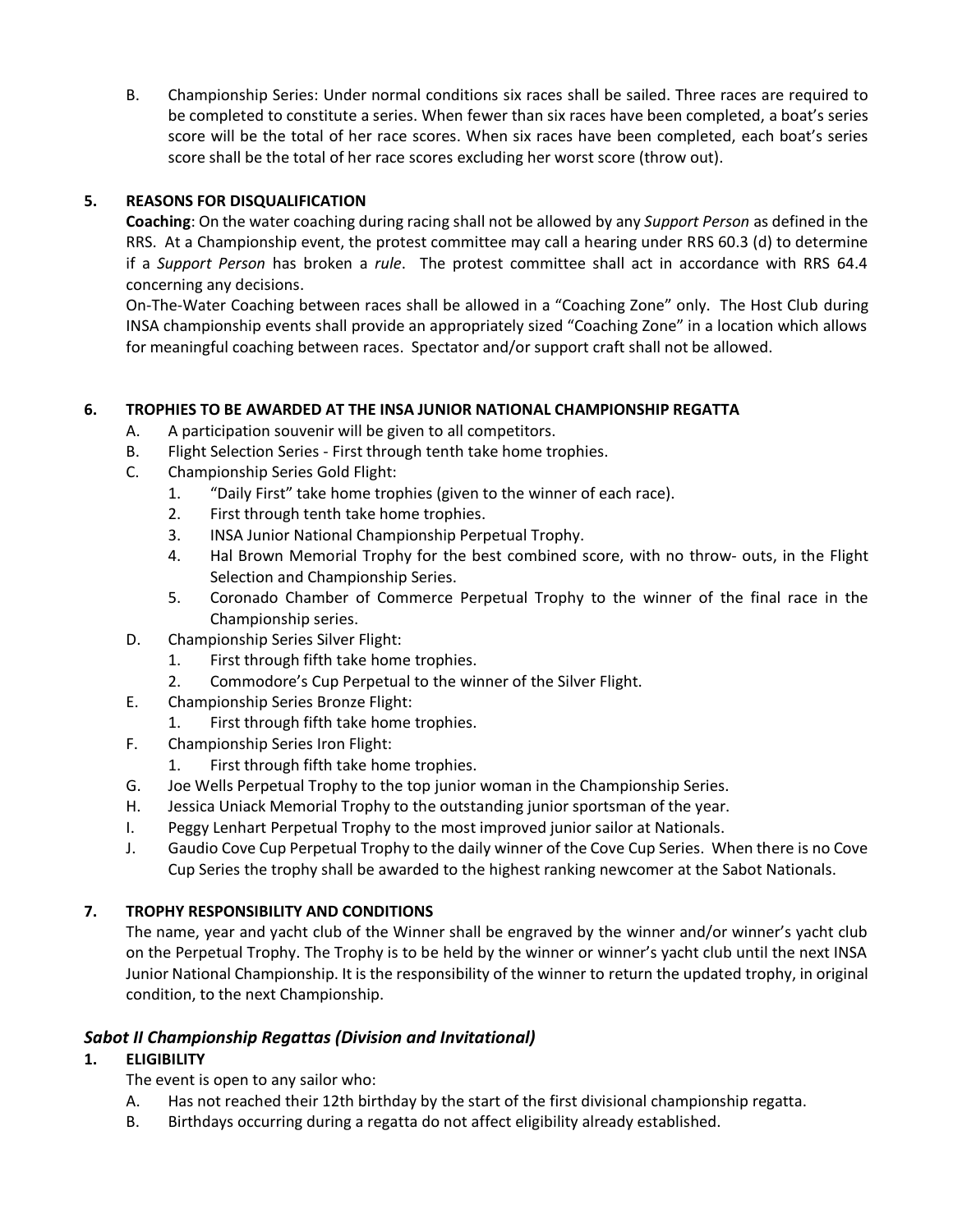- C. Is a member in good standing of INSA, and whose boat registration and fleet dues (if applicable) are current with the Association.
- D. Has submitted a valid entry form and paid all applicable fees prior to the start of the regatta.
- E. Has qualified for the Sabot II Invitational Championship Regatta through the defined qualification procedure.
- F. Boats shall be eligible to sail in the Sabot II Invitational Championship Regatta provided they have a valid measurement certificate on file with the INSA office, and they have a valid decal for the current calendar year affixed on the hull.
- G. Yacht club membership is waived for members otherwise in good standing who do not qualify for yacht club membership because of age.
- H. Weights are not required for any sailor competing in the Sabot II Championship or District Qualifications.

#### **2. REGATTA GUIDELINES**

- A. These Events shall be governed by INSA Class Rules.
- B. Division Championships
	- 1. Northern Division: The Northern Division shall include all Fleets north of and including San Clemente, to and including Bakersfield, within California.
	- 2. Southern Division: The Southern Division shall include all Fleets south of San Clemente to the Mexican Border, within California.
	- 3. Open Division: Open Divisions shall include any Fleets outside of the Divisions above noted that host a regatta of six or more Naples Sabots pursuant to the eligibility rules below.
	- 4. There shall be no restriction on the number of boats sailing in the divisional Sabot II Regattas.
- C. Invitational Championship
	- 1. The Sabot II Invitational Championship Regatta shall be held annually on a rotating north-south basis. It is restricted to 10 competitors each from the Southern Division and Northern Division selected in order of finish from each Division Championship. Ties at the cut-off point shall not be broken. The regatta shall consist of at least five races when practical.
- D. Schedule of Races
	- 1. Division Series: Three races are required to be completed to constitute a series. When fewer than six races have been completed, a boat's series score will be the total of her race scores. When six races have been completed, each boat's series score shall be the total of her race scores excluding her worst score (throw out). Ties for first place will remain and will not be broken.
	- 2. Invitational Series: Three races are required to be completed to constitute a series. When fewer than six races have been completed, a boat's series score will be the total of her race scores. When six races have been completed, each boat's series score shall be the total of her race scores excluding her worst score (throw out).
- E. Sailing Instructions shall be presented to the INSA Executive Committee sixty (60) days prior to the event for approval. Failure to provide Sailing Instructions sixty days prior to the event will result in INSA providing the Sailing Instructions for the event.
- F. Sailing Instructions shall be posted fifteen (15) days prior to the event.

#### **3. TROPHIES TO BE AWARDED**

- A. **Division Series:** A participation souvenir will be given to all competitors. First through tenth for the Southern Division and Northern Division take home trophies, plus youngest skipper who completes all the races, and Sabot II Regional Division Perpetual for north and south divisions.
- B. **Invitational Series:** First through fifth take home trophies, J. J. Fetter Perpetual Award to first girl, and Sabot II Invitational Champion Perpetual.

#### **4. TROPHY RESPONSIBILITY AND CONDITIONS**